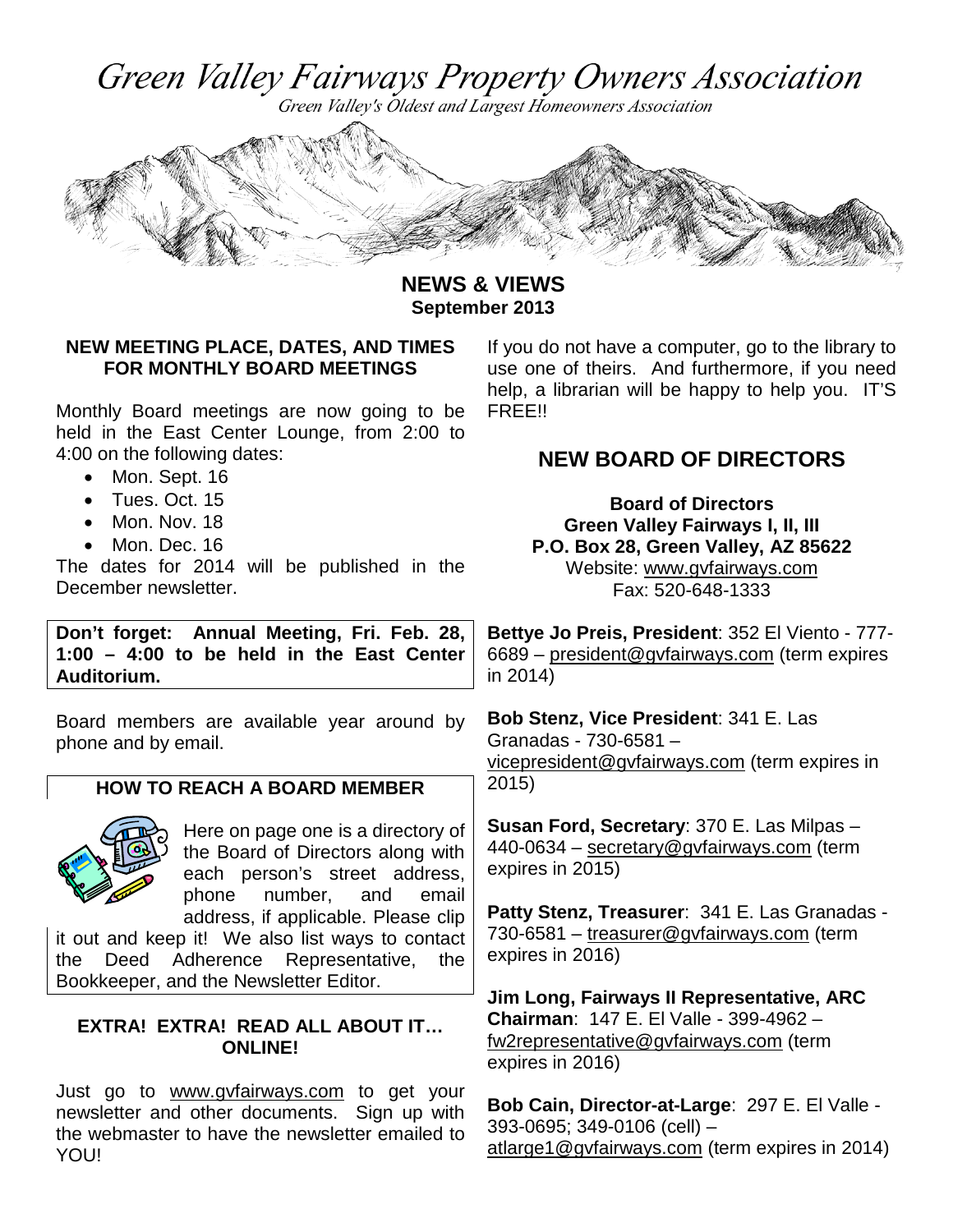**Nina Hansen, Director-at-Large:** 133 Soledad - 505-9360 – atlarge2@gvfairways.com (term expires in 2014)

#### **Non-Board Representative:**

**Linda Papworth, Fairways III Representative, ARC:** 761 S. La Huerta –648-0429 – [fw3representative@gvfairways.com](mailto:fw3representative@gvfairways.com) (term expires in 2014)

#### **Contract Workers:**

**C. Hutcherson ("Hutch") Deed Adherence Representative:** 207-4867 – deedadherence@gvfairways.com

**Joyce Mohr, Bookkeeper**: 399-2949 bookkeeper@gvfairways.com

**Jan Lorimer, Newsletter Editor**: 399-2563 newsletter@gvfairways.com

## **MEET HUTCH – YOUR NEW DEED ADHERENCE** *REPRESENTATIVE*

**Clarence "Hutch" Hutcherson** dislikes the term 'officer' (as in Deed Adherence Officer). "It sounds too much like a cop," he says, "and that's not what I am." Hutch prefers to think of himself as a helper and a problem solver. That's why he's our new Deed Adherence *Representative*.

He's also a 'people' person, someone who likes to meet and greet and talk things over. And he's a positive thinker, a "glass half full" person as opposed to a "glass half empty" kinda guy.

Hutch came to Green Valley about 4 years ago from Hawaii where he lived for over 30 years. He has a background steeped in both law enforcement and an understanding of maintenance and construction.

Hutch served with the US Navy for over 20 years. After he retired he started his own business – H&K Maintenance. Along the way, he also worked for the San Diego Police Department and with military police, as well, and he's done security work in many places around the world.

Hutch's friends and neighbors know him as a congenial guy who likes to drink a cup of coffee in front of his house early in the morning, enjoying the fresh air and the people who stop by to chit-chat.

**But don't be fooled.** Hutch's job is to enforce the CC&Rs, so after he has his last cup of coffee, he patrols the streets and alleys, making sure that we all adhere to the rules. After all, we want our Fairways to look nice, and it's going to take all of us following

the rules to make that happen.

**So be smart!** If you get a letter from Hutch telling you that you have violated one of the CC&Rs, call him at **207-4867** right away to let him know you got the letter and you will take care of the problem. If you don't know how to fix the problem, Hutch may be able to help you. You will have 30 days to correct your violation, so make the most of it.

**Once you have corrected the violation, call Hutch to tell him so.** He'll come over to inspect, to make sure you did what you said, and to thank you for your response.

If you don't think you deserve a violation letter, you can call **Bettye Jo Preis**, the president, at **777-6689.** She'll sit down with you and other Board members to discuss your case outside a Board meeting.

Last but not least, a sincere thank-you to **Jim Ellis** who held this position for about 10 years! Jim is now enjoying his retirement from FPOA. Thanks so much for all you did for us, Jim.

### **WATCH YOUR BACK!!!**

**Alleys, that is.** A lot of you are ignoring the weeds and bushes growing in the alleys and utility roads behind your homes. You may be keeping the fronts looking nice, but the backs and sides may be a weed disaster!

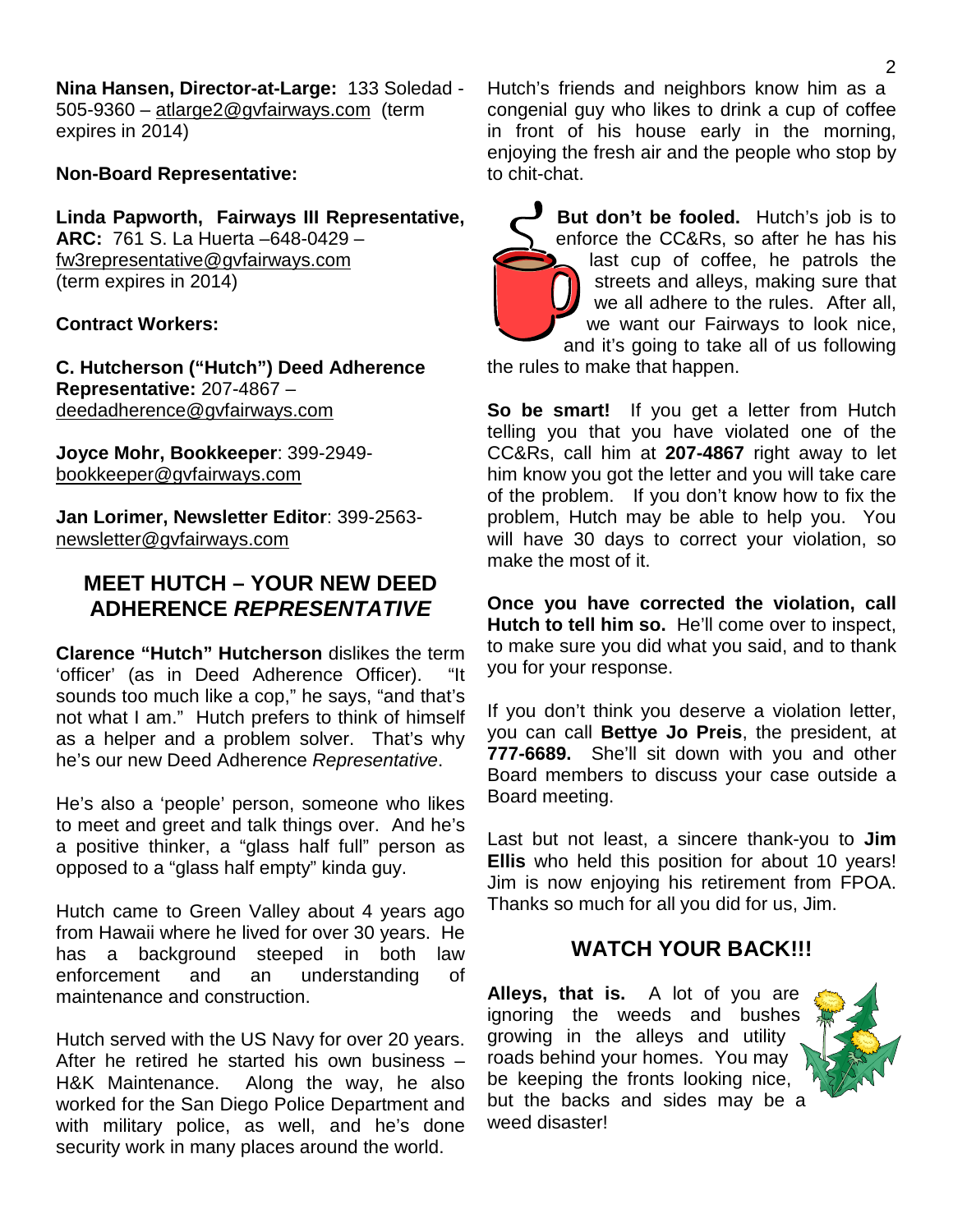According to the CC&Rs**: "All Owners shall remove weeds from the edge of their Lots to the middle of any adjoining utility easement."** 

Please note that this is not only a CC&R but also a County requirement. Contrary to what some people believe, Pima County owns our streets, sidewalks, and utility easements, NOT THE HOA. **But we the homeowners are responsible for keeping weeds off our half of the easements as well as the strip between the sidewalk and the street!**

**Alleys are choked with more than weeds!**  Hutch reports that a lot of us are allowing trees and/or bushes such as oleanders to take over the easements. They may give you a lot of privacy but they grow into the easement or alley and make passage by vehicles very difficult. **Remember, emergency and utility vehicles need to use the alleys.** 

## **IT'S ALL IN THE NUMBERS**

**Where are your house numbers?** Are they posted in an easy-to-read place on both the front of your property as well as the back? **Hutch** reports that many of you don't have house numbers visible. You need to change that right away!



Having house numbers that are easily seen from the street could save your life! If an emergency vehicle such as an **ambulance** or **fire truck** is trying to find your house to respond to an emergency call, they need to

quickly find those numbers. Your life may depend on it!

If you do not have house numbers easily seen at the front of your house and/or on the curb, please call a friend or neighbor or handyman to help you install or paint them on if you can't do it yourself. The numbers and/or paint and stencils can be bought at any of our hardware stores. Remember to have a double set – one set for the front and one set for the back.

If you don't have a back wall or fence, call **Hutch at 207-4867**! He can probably help you figure out how to install house numbers at the back of your property.

### **EMPLOYMENT OPPORTUNITY**

Remember when people with stencils and cans of paint came through the neighborhoods offering to paint your house numbers on your curb for five bucks?

Now, because we no longer allow solicitation in the neighborhoods, we don't see too much of that any more. However….

#### **A Numbers Person!**

The Board is looking for someone who would like part-time work helping homeowners install or paint house numbers on the back of their properties and/or the fronts.



This person would be self-employed and paid upfront by the homeowner.

If you are interested, please call **Bettye Jo Preis** at 777**-6689** or **Hutch at 207-4867.**

#### **DON'T FORGET!**



GVR (Green Valley Recreation) dues have nothing to do with your GVFPOA (Green Valley Fairways Property Owners Association) dues.

Your homeowners' association assessment (dues) is **\$30.00** a year; they are due and payable by **April 30** of each year.

GVR dues are due in January of each year and are over \$400.00 a year. **Please don't get them confused!**

**HELP! WE WILL NEED PEOPLE TO RUN FOR THE BOARD IN 2014. PLEASE STEP UP TO THE PLATE!**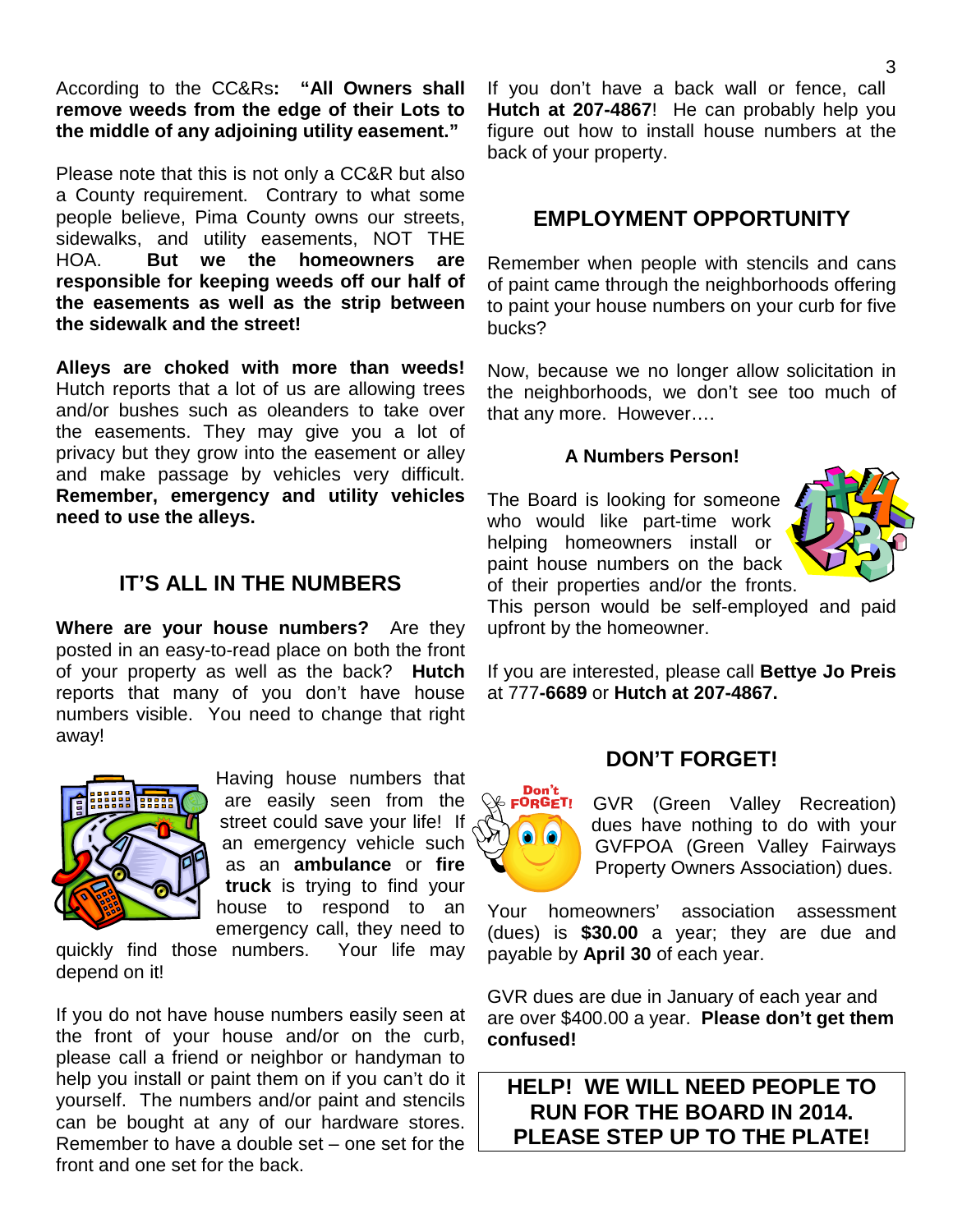## **WE'RE STILL SHORT TWO BOARD MEMBERS!**

Many thanks to **Bob Cain** and **Nina Hansen**, for agreeing to be on the Board until the next election in January 2014. Thanks also to **Linda Papworth** for agreeing to be the Fairways 3 Representative. Therefore, at this time, we still need two more people to give us the required 9 board members. Can you help us? If you will volunteer to sit on the board for the rest of 2013, it will help our homeowners' association so much. Just call **Bettye Jo Preis** at **777-6689.**

We also need people to represent the Fairways at the GVC meetings. If you can help, please call **Bettye Jo Preis.** 

## **IT'S ALL ABOUT** *YOUR* **SAFETY!**

**ALWAYS SHRED FINANCIAL MATERIALS!** People who would like to steal your money can use the information in your financial records to gain access to you and your accounts. Do not put any financial records such as bank statements or stock reports in your trash or recycle bin.

### **WINDY MONDAYS ARE A-COMIN'**



**Sounds like a folk song, but it's a serious message from our Vice-President.** 

**Bob Stenz** would like to remind everyone to get trash and recycle bins on wheels as well as a trash container on wheels. Three great reasons to get them:

- They are lidded, which keeps your trash from blowing around the streets.
- There are 3 different sizes to choose from.
- They are easy to move from the house to the curb.
- Best of all they are **FREE!**

On windy days trash blows around our streets because people aren't using closed containers. Nor are they putting a heavy weight on the papers. So please call **Waste Management** at **1-800-924-9550** to get your covered, on-wheels recycle bin and trash bin.

## **FROM PRESIDENT BETTYE JO PREIS**

I want to give you a quick update on the progress of our "Fairways Green" project (our medians on Abrego Drive).

If you were at our last Board meeting, you heard me announce that at long last we have permission from the Board of Supervisors of Pima County to plant our seven medians. That will take place in October with a modest planting of 70 red yuccas and assorted Texas Rangers.

Meanwhile we had the medians sprayed before the monsoons began so that, as you can see, we have no WEEDS! Hooray!

Before planting we have to accomplish two things:

- Ask the "blue-stake" people to check all the medians for underground pipes
- Figure out **HOW** we are going to water the plants for the first six months. If you have any ideas about how to accomplish this, please call me at **777-6689**. I would love to hear from you!

## **DID YOU KNOW THAT…**

*…all our CC&Rs are fine-worthy!* Basically that means that if you break any of the CC&Rs, you are in danger of being fined.

So please avoid these dire consequences!

- $\checkmark$  If your **pole lamp light bulb** goes out, please change it! The light is for both safety *and* security!
- If you have **weeds** in your yard, please remove them (no, don't just cut them down, remove them!)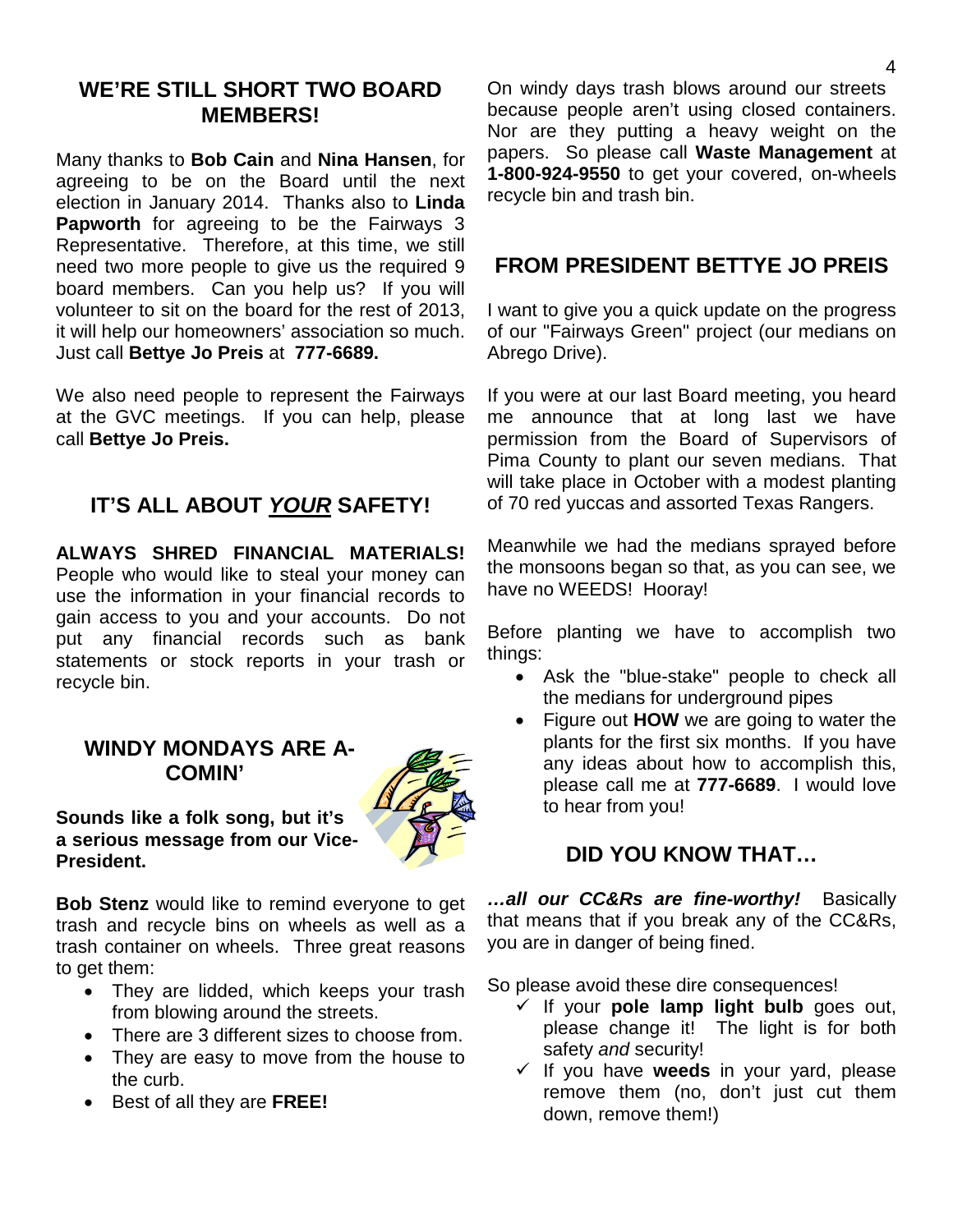- Don't put your **trash containers and/or recycle containers** out until late afternoon on Sunday and on Wednesday.
- $\checkmark$  Don't let your **pets** run loose; keep them in your yard or on a leash, and pick up your pets' poop!
- $\checkmark$  Do not throw plant clippings or any other trash into the arroyos. The arroyos are the property of Pima County.

## **FROM VICE-PRESIDENT BOB STENZ**

Many of us have put in a lot of time and effort trying to rectify the roughly 150 homeowners who are not following the CC&Rs about not having some type of a sidewalk light, electric if possible or at least solar. (An array is best with solar.)

For about 18 months we have had articles in the newsletter, presentations at the annual meeting, neighbors talking to neighbors and letters sent out last February.

Of the 22 '4-peaters' 9 fixed their lights. Therefore only 13 fine letters were sent out on May 20, an action which was approved by the Board at the April meeting. By May 22, 7 more people had their lights on. Of the 13, 2 were excused on a case-by-case basis, and only 5 were fined the \$100.

The other 6 people were fined the \$100 plus the \$10/day. They still seem to be in limbo. Basically these people refused to abide by a CC&R that they agreed to when they moved to the Fairways.

With these '4-peaters' (less than 1%), I think we need to use 'tough-love.' How many times would the police issue a warning before issuing a ticket? Once a fine is issued, it can be reviewed on a case-by-case basis, which we did for 2 people.

The mission Statement says that the GVFPOA is "dedicated to maintaining safe and harmonious neighborhoods, sustaining and protecting property values…." We can only do this by enforcing the CC&R's.

All of us on the Board are dedicated to following the Mission Statement and especially the President who 'shall see that the orders and resolutions of the Board of Directors are carried out.' Last year, the Board passed the Fine Schedule and at the April meeting this year, the Board passed the Lights Out fines letter to be sent to just the '4 peaters.' No Board member has the authority to single-handedly reverse a Board decision. We need to be consistent or we are going to lose the Fairways.

**IF YOU HAVE 2 ADDRESSES, WHERE DO YOU WANT YOUR MAIL TO GO? DOES JOYCE MOHR HAVE YOUR ADDRESSES? PLEASE CALL HER AT 399-2949!** 

## **THIS AND THAT!**

Do you have issues with your sidewalk? Know of a broken or raised spot that might cause someone to trip and fall? Want to know who to contact? Call **Annabelle** at Pima County Dept. of Transportation (DOT) at **724-6445**. **\*\*\*\*\***

Want to change or update your listing in the Green Valley phone book? Call **GVC** at **648- 1936** before the deadline which is **October 21.**

## **DON'T EVER FEED THE WILDLIFE**

If you put out food for wild animals, they get used to people, and accustomed to the food and water that is provided. That often leads to the animal's death – from automobile collisions, window strikes, or encounters with people and pets.

Furthermore, food meant for people is not necessarily healthy food for animals, especially wild animals.

Putting food out for wild animals can attract predators such as coyotes, bobcats, hawks, and mountain lions to your neighborhood. If that happens, the animals pose a threat to



humans and domestic pets, and often must be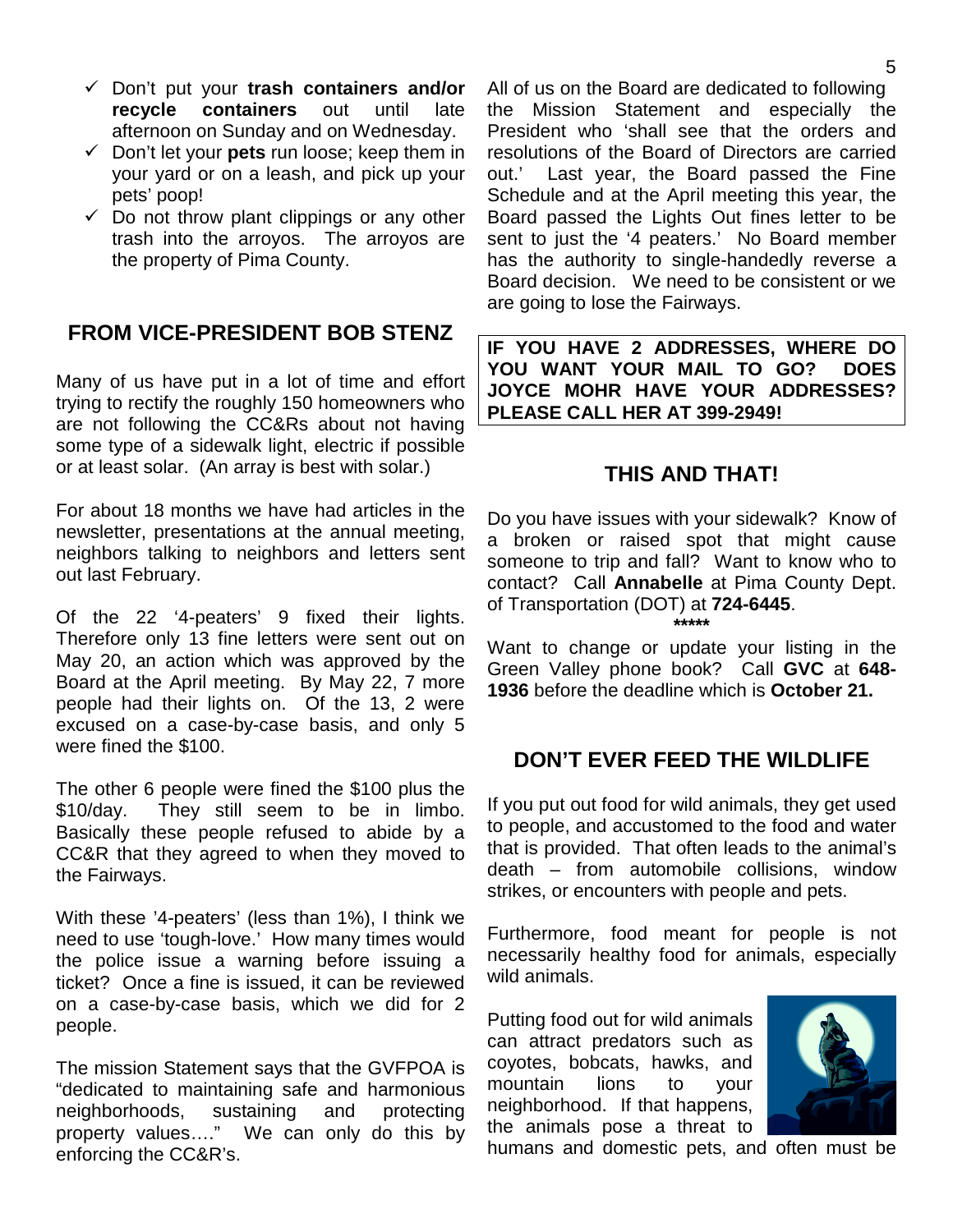destroyed. Feeding wildlife (except for birds and tree squirrels) is a violation of ARS §13-2927 and can result in fines of up to \$300.00.

If you want to know more, visit the Game and Fish Department's "Living with Wildlife" website at [www.azgfd.gov/urbanwildlife](http://www.azgfd.gov/urbanwildlife) for photos, behavioral information and tips for preventing conflicts with wild animals.

### **VALLEY FEVER**

If you just moved to Arizona, you may not have heard of Valley Fever. But even if you've been here awhile, you may not know much about this illness that is



prevalent in dusty areas where temperatures are high and the soils are dry.

Valley Fever is a lung infection caused by a fungus that becomes airborne in windy areas. When the spores of the fungus are inhaled, Valley Fever can result. However, you should know that not everyone exposed to the spores will get Valley Fever. About 2/3 of the people who are infected never notice any symptoms, or only experience mild ones.

Symptoms include fatigue, cough, chest pain, fever, rash, headache and joint aches. Some people develop red bumps on their skin. There is no vaccine at this time. People who are diagnosed may be given antifungal drugs.

Even animals such as dogs, horses, cattle, sheep and other animals can also get Valley Fever.

The only way to prevent the disease is to avoid dusty areas, especially during a dust storm. If it is windy outside, try to stay indoors. If you do have to be outdoors in windy conditions, wear a mask.

## **CC&R CORNER**

In this issue we're going to focus on **CC&R III – Businesses**.

The only businesses that are allowed in the GV Fairways are home-based businesses, but even so, not every home business is acceptable.

We don't allow businesses that are a neighborhood nuisance. For example, a business that creates a lot of noise. Or a business that means you have to keep a lot of materials in your carport or outside your house, which may be visually offensive.

We don't want a business that's dangerous to anyone, you included. We don't allow businesses that cause an increase in parking and traffic. We don't want businesses that cause obnoxious odors such as gas, dust or smoke. We don't want a business that requires you to post business signs.

**What** *do* **we allow?** Any business that you can conduct within the interior walls of your house!

As for garage/patio/yard/moving/estate sales, remember you may only have one each quarter of the calendar year, and it may only last two days.

# **MARK YOUR CALENDARS!** GVFPOA will be hosting a wonderful social event at the East Center in the afternoon on Thursday **December 5,** 2013. Reserve that date and watch for a post card giving you all the details!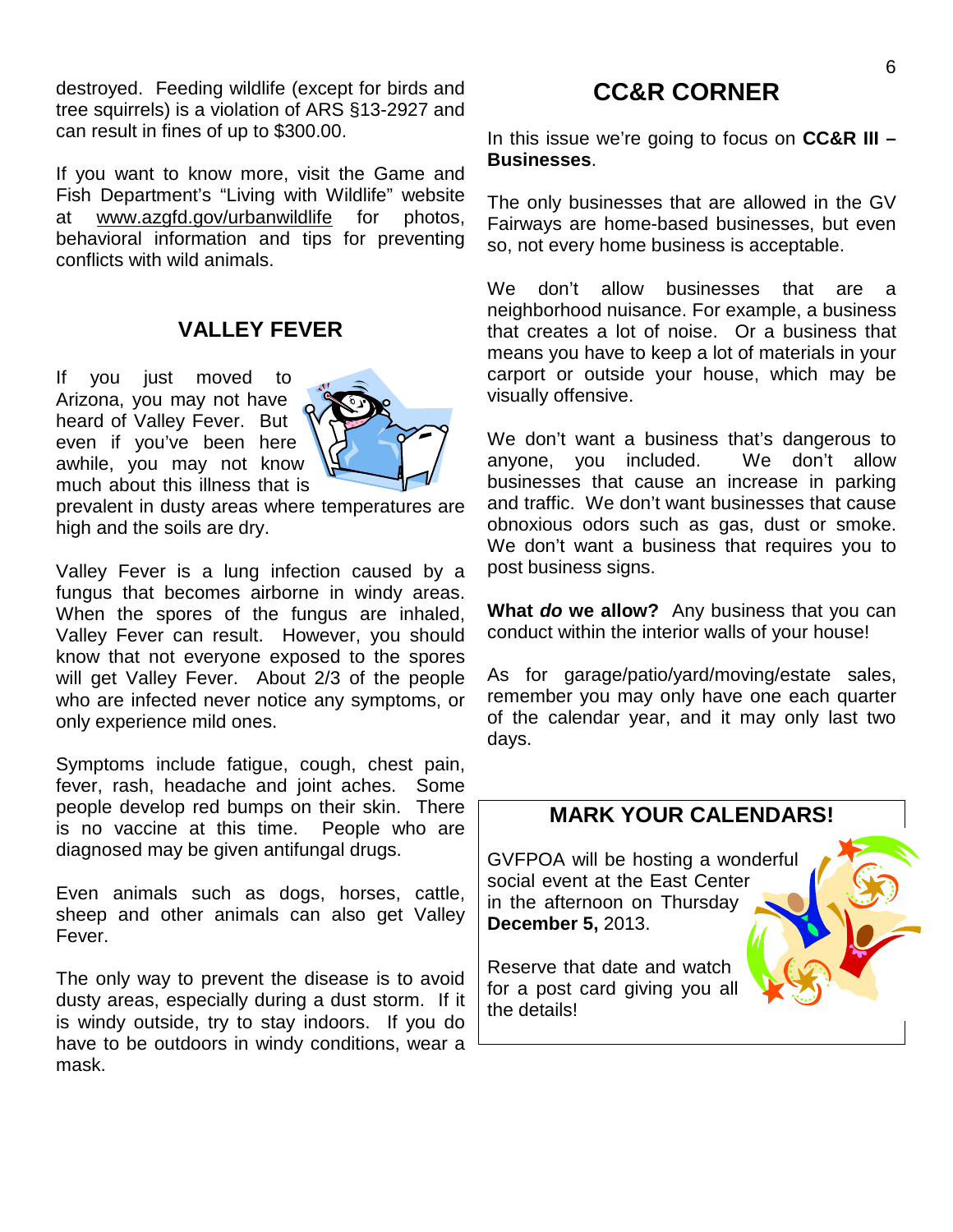



GVFPOA neither approves nor disapproves of these businesses. If you would like to have a business card appear in this newsletter, contact our bookkeeper, **Joyce Mohr** at **399-2949** for details.